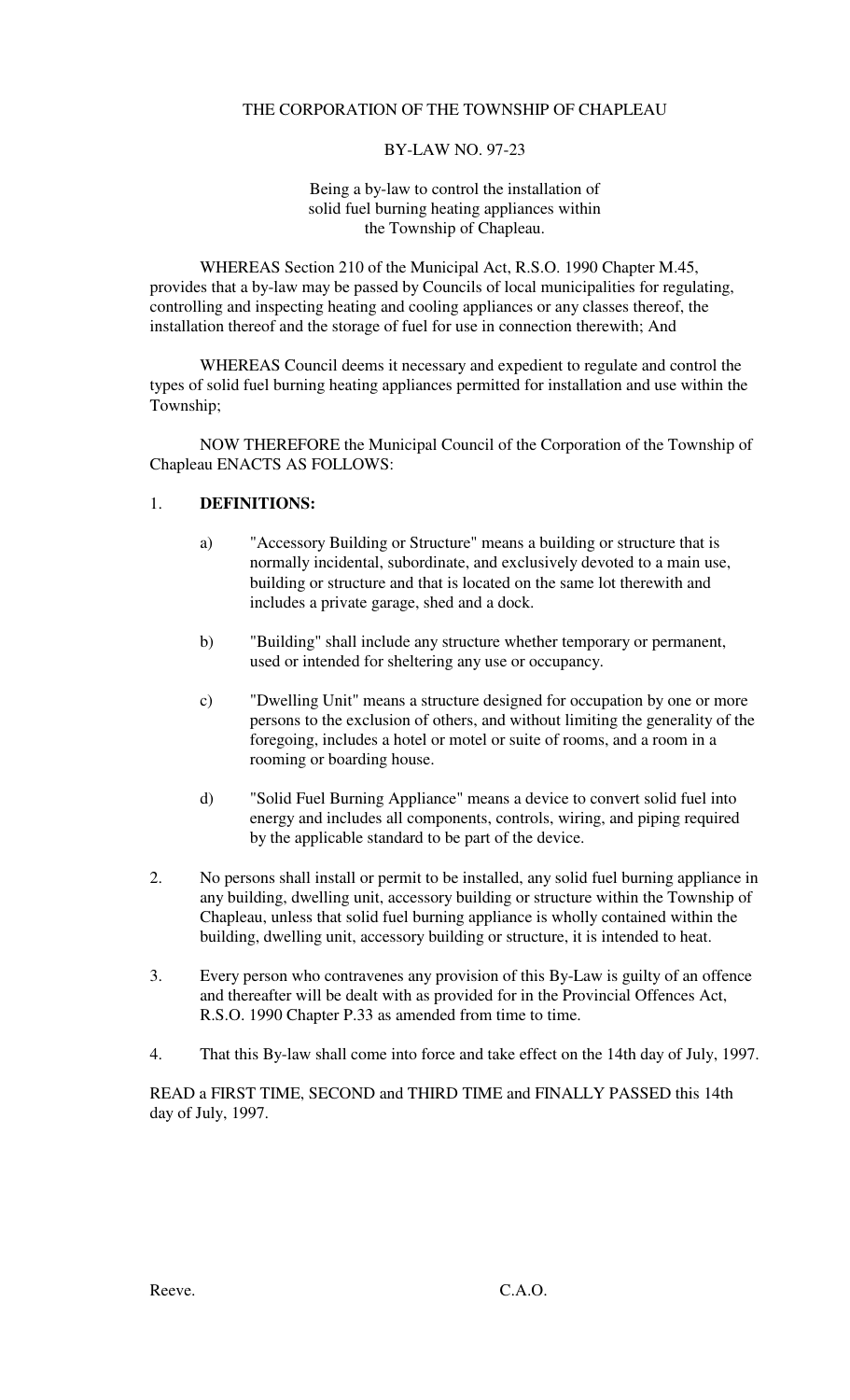# THE CORPORATION OF THE TOWNSHIP OF CHAPLEAU

## BY-LAW NO. 2004-15

#### Being a by-law to amend By-Law 97-23, a by-law to regulate the installation of solid fuel burning heating appliances within the Township of Chapleau.

WHEREAS Council passed By-law 97-23 on the 14<sup>th</sup> day of July 1997 to regulate and control the types of solid fuel burning heating appliances permitted for installation and use within the Township of Chapleau; And

WHEREAS Council wishes to permit an exception to By-law 97-23 for the Chapleau Pentecostal Church to permit the installation of an outside solid fuel burning heating appliance;

NOW THEREFORE the Municipal Council of the Corporation of the Township of Chapleau ENACTS AS FOLLOWS:

1. That the Chapleau Pentecostal Church be authorized to install an outside solid fuel burning heating appliance at their Church located at 9 Elm Street subject to the following conditions:

i. That the installation conforms to all by-laws, codes and regulations.

ii. That the chimney be a minimum of three (3) feet above the Church roof line.

iii. That the chimney is secured with welded supports to the Church building.

iv. That the boiler unit be installed in close proximity to the church building, meeting insurance requirements.

v. That a six foot opaque fence be installed around the boiler unit.

vi. That an insulated chimney be required.

2. That all other provisions of By-law 97-23 shall remain in full force and effect.

3. That this By-law shall come into force and take effect on the 9th day of February, 2004.

READ a FIRST TIME, SECOND and THIRD TIME and FINALLY PASSED this 9th day of February, 2004.

Mayor. CAO.

 $\overline{a}$